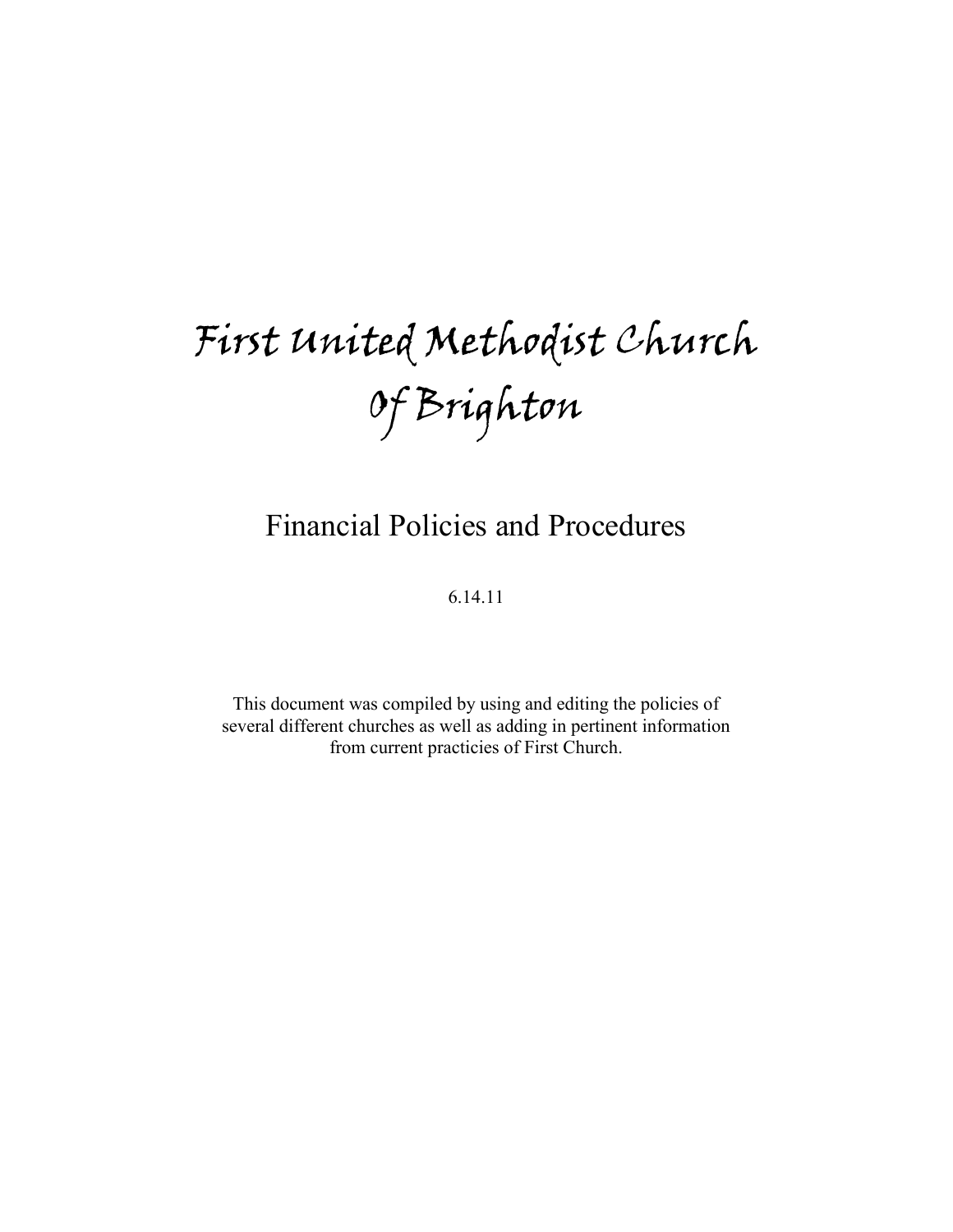# **Financial Policy and Procedures**

#### **+The Mission of the United Methodist Church**

The United Methodist Church is a connectional Church, which means in part that every local Church is interrelated through the structure and organization of districts, conferences, jurisdictions, and central conferences in the larger "family" of the denomination. *The Book of Discipline of the United Methodist Church* describes, among other things, the ministry of all United Methodist Christians, the essence of servant ministry and leadership, how to organize and accomplish that ministry, and how our connectional structure works (see especially ¶¶ 125-138). Our Church is more than a structure, it is a living organism. The Discipline describes our mission to proclaim the gospel and to welcome people into the body of Christ, to lead people to a commitment to God through Jesus Christ, to nurture them in Christian living by various means of grace, and to send persons into the world as agents of Jesus Christ (¶122). Thus, through you—and many other Christians—this very relational mission continues.

*+"finance, Funding Ministries That Nurture Persons in Their Faith,"* by Wayne C. Barrett, David S. Bell and Donald W. Joiner-General board of Discipleship.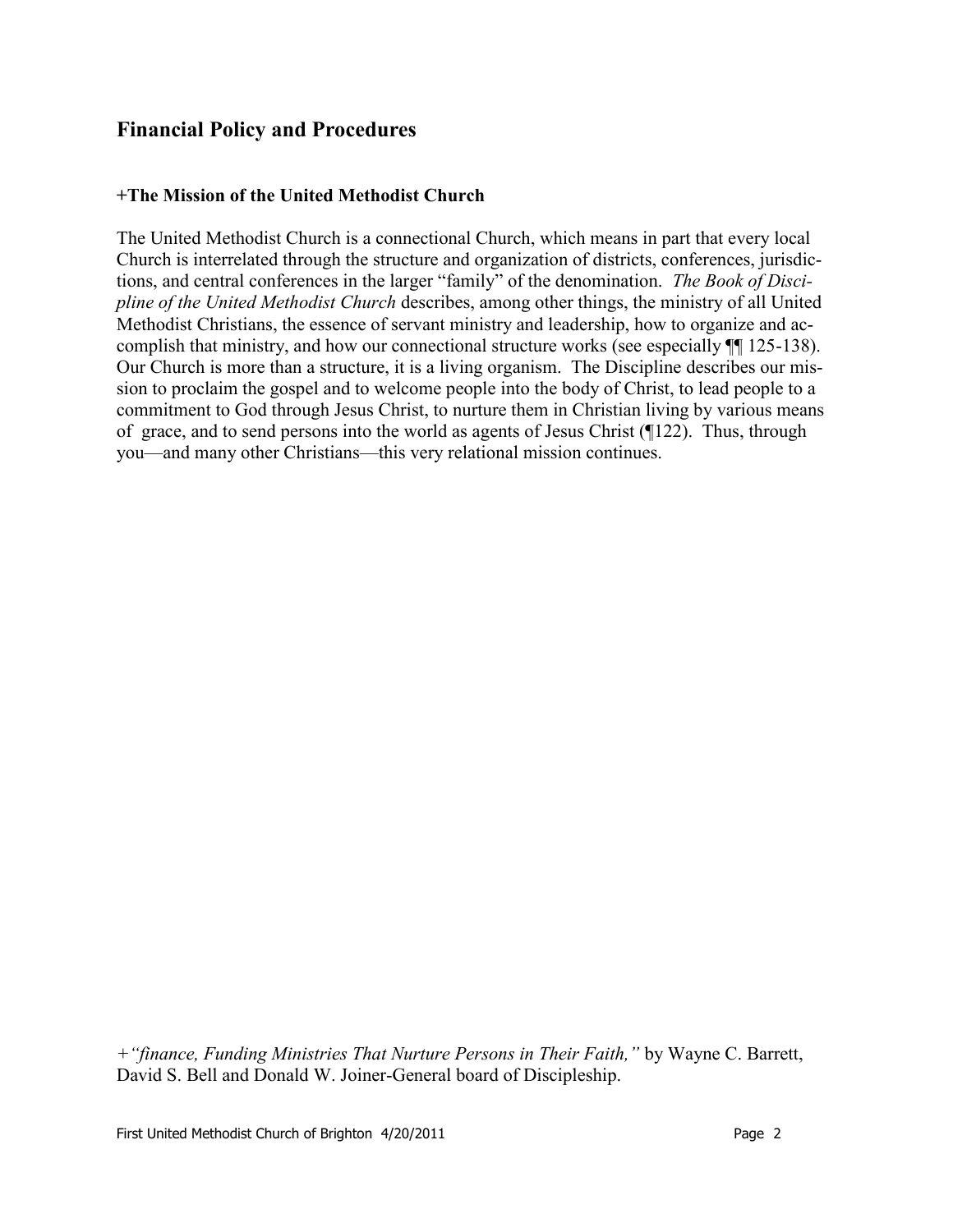# **Overview**

This document puts in one place a comprehensive view of the financial policies and procedures used at First United Methodist Church of Brighton. This document is intended to provide clear guidance to finance committee members and ministry leaders on the procedures that safeguard appropriate use of Church funds. The finance committee focuses on the operational aspects of the Church's finances and focus on making sure the day-to-day financial operations of the Church are being operated successfully.

# **Job of the finance committee**

The job of the committee on finance is to identify, perfect, and manage the finance system for the congregation. The finance system is the processes of raising, managing, and dispersing the finances so that the mission and vision of the congregation can be achieved (*Guidelines*, p. 6).

The Bible speaks frequently about money and wealth and emphasizes the importance of generous giving (see Proverbs 22:16; 2 Corinthians 8-9), wise investment (see Luke 16:10-13); debt management (see Proverbs 21:20; 22:7), prudent fiscal oversight (see Luke 12:13-21; Acts 4:32 -35); and appropriate attitude (see 1 Timothy 6:10)....Whatever income and expense is generated by the Church is ultimately for the work of ministry (*Guidelines*, p. 8).

A critical component of this ministry is recognition of the historic differences between Christian stewardship and funding ministry. Funding ministry, often called "fundraising," consists of the varied tasks associated with gathering funds to enable ministry to take place. Underlying and supporting these tasks, however, is the conceptual discipline of stewardship. In our tradition, we understand ourselves as stewards who respond to our giftedness. It is this balance between the "what" (fundraising) and the "why" (stewardship) that is the genius of Wesleyan financial leadership (*Guidelines*, p. 8).

\*From *Guidelines for Leading Your Congregation 2005-2008: finance*, (p. 6-8). Copyright © 2004 by Cokesbury.

# **Main Tasks of the finance committee**

- Provides financial direction for the congregation and regularly reports to the administrative board and to individual members.
- Recommends (and crafts) an annual budget to support the mission and ministry of the Church.
- Develops plans for the annual funding program to ensure that the financial needs of the Church are met.
- Arranges for the annual audit of Church financial records.
- Insures that bank accounts are not set up using the Church's federal identification number without the finance board approval.
- Insures that all bank accounts using the Church's federal identification number are included in the annual audit.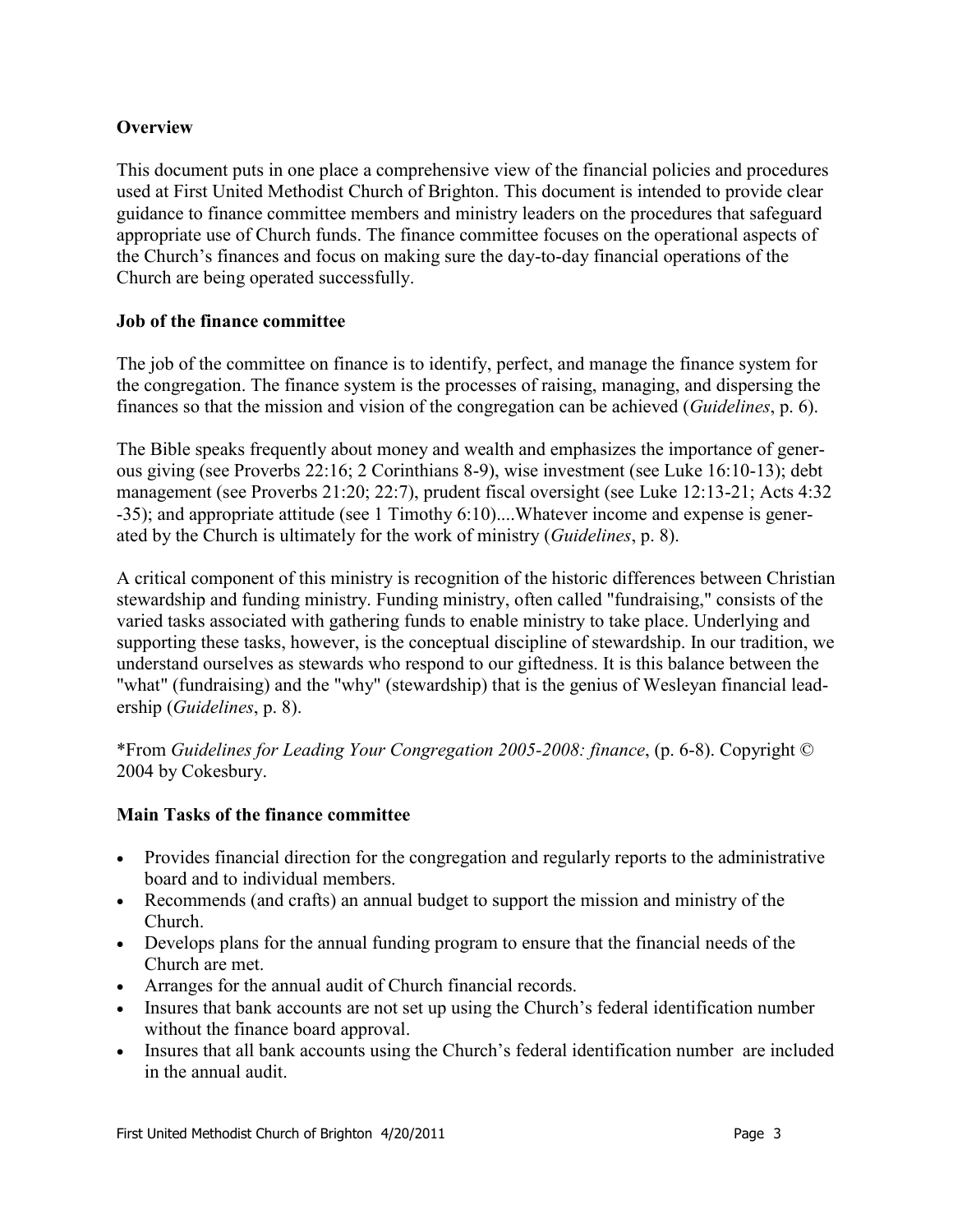-Adapted from *Guidelines for Leading Your Congregation 2005-2008: finance*, (p. 9-14) and *Job Descriptions and Leadership Training for Leaders in Local Congregations*, 2005-2008, "Chairperson for the Committee on finance" (Discipleship Resources, 2004).

#### **Organization and Relationships**

The *Book of Discipline* provides for the committee on finance to be made up of persons who, by virtue of other leadership responsibilities, link the committee to other areas of congregational life, as well as several persons who are nominated in recognition of their commitment to and witness of personal stewardship.

The *Discipline* calls for the following members of the committee:

- chairperson
- $\bullet$  pastor(s)
- lay member of the annual conference (one)
- chairperson of the administrative board or administrative board representative
- chairperson or representative of staff/pastor-parish relations committee
- chairperson or representative of the trustees
- chairperson or representative of the ministry group on stewardship
- lay leader
- financial secretary
- treasurer
- others as determined by the charge conference.

With the exception of the pastor, when paid employees serve on the committee on finance, such as financial secretary, treasurer, or business administrator, they serve without vote.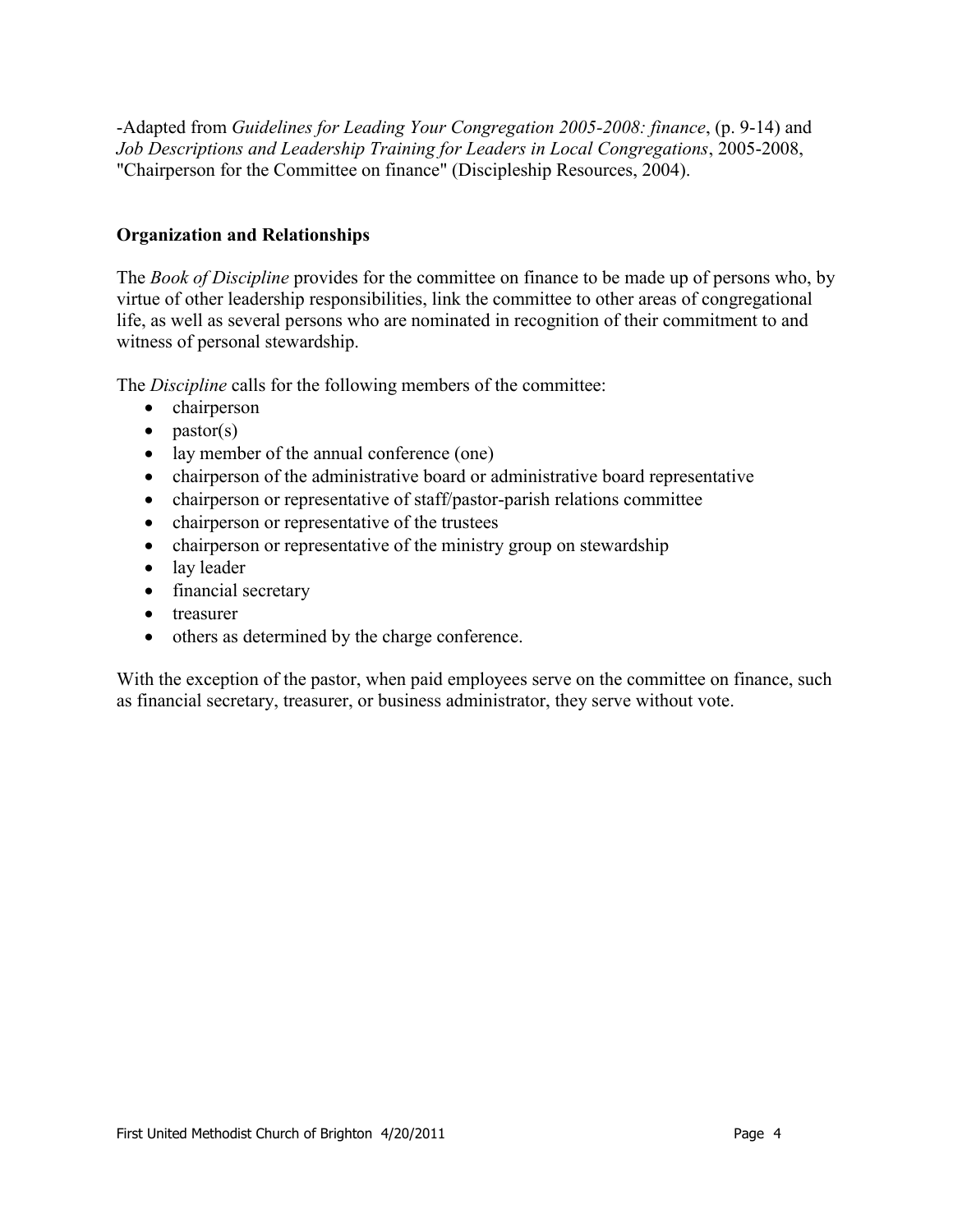#### **Finance Chairperson-Term and Duties**

The finance committee chairperson and committee members serve for a period not to exceed three years.

The chairperson will arrange for regular meetings. He/She will also attend the administrative board meetings or select a representative for the committee. He/She will work on the annual reporting to the conference and also the annual budget.

#### **Treasurer's Duties**

The treasurer is a member of both the finance committee and the administrative board.  $\sqrt{259.4}$ b) of the 2008 *Book of Discipline* states, "The Church treasurer shall make regular and detailed reports on funds received and expended to the committee on finance and the administrative board. The Church treasurer shall disburse all money contributed to causes represented in the local Church budget, and such other funds and contributions as the administrative board may determine. The treasurer shall remit each month to the conference treasurer all world service and conference benevolence funds that are on hand. Contributions to benevolence shall not be used for any cause other than that to which they have been given."

The treasurer will supply monthly detailed reports to the finance committee and administrative board, as well as to those staff members who are responsible keeping their department expenses within approved budgeting guidelines. The treasurer will operate under the guidelines provided to him/her in this handbook from the finance committee.

Per the disciplines, this position should be bonded.

#### **Financial Secretary**

The finance secretary shall designate at least four groups of four to five persons not of the immediate family residing in the same household to count the offering. They shall work under the supervision of the financial secretary. A record of all funds received shall be given to the financial secretary. The financial secretary shall keep records of the contributions and payments on file in the Church office. The financial secretary will be responsible along with the finance committee to provide procedures (see the latest procedures attached) and training for the Church counters.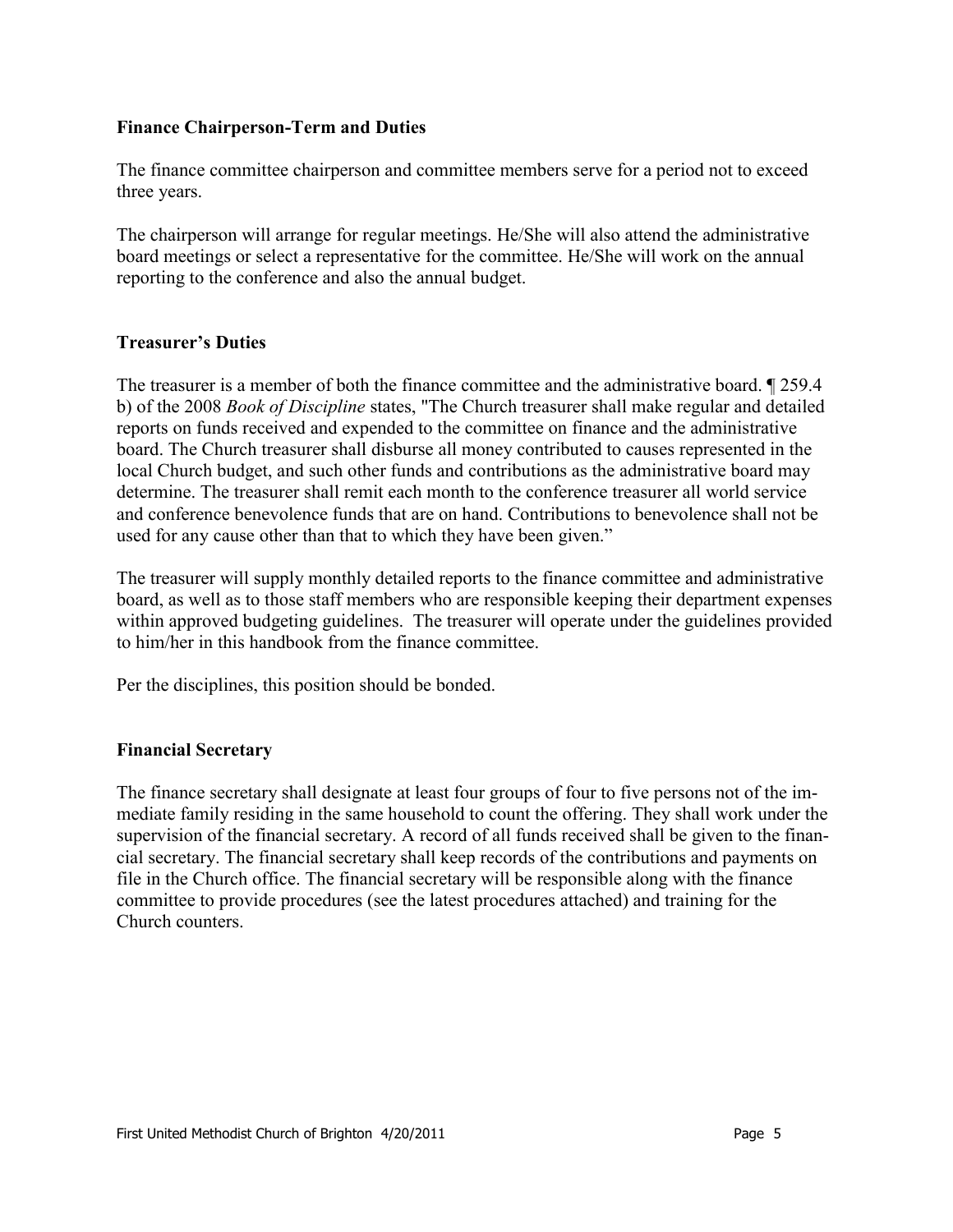# **Fiscal Year**

The Church fiscal year is from January 1-December 31.

# **Accounting Method**

The accounting for the Church is done in a cash basis accounting method

# **Report format for Financial statements**

The reports to be provided by the treasurer and to the finance committee and to be approved to the administrative board will be a Balance Sheet and an Income Statement. They will be created using the Church's accounting software. They will be issued on a cash basis accounting method for interim statements. The audited statements will include the preschool and the United Methodist Women and will be issued on a modified cash basis.

# **Chart of Accounts Policy**

The expenses will be posted according to the proper budget line item. Requests for reimbursement will not be processed without a proper account code and appropriate approvals.

# **Banking**

Checks will considered stale dated after 6 months. The treasurer will either reissue a new check or return the funds to the correct account. This will be determined by a discussion with the person who issued the original check request. The bank reconciliation is prepared by the treasurer and reviewed by a finance committee member.

# **Policy on Donations related to Investments**

The policy on stock donations is to sell the investment as soon as all the paperwork is in order and to deposit the funds into the correct account per the donors instructions.

# **Safety Deposit Box**

The safe deposit box is currently at a local bank. The keys are kept in the office safe. The signatories are the Chair of the finance board, the Chair of the Trustees, and the treasurer. The documents held in the safe deposit box are deeds, mortgage papers and other similar items. A complete list of items is available from the finance Secretary.

# **Rental Income**

The Church finance Secretary has a current list of the specific charges for building usage such as wedding deposits and building use fees for non-members. They will be invoiced and the fees will be given to the counters for deposit.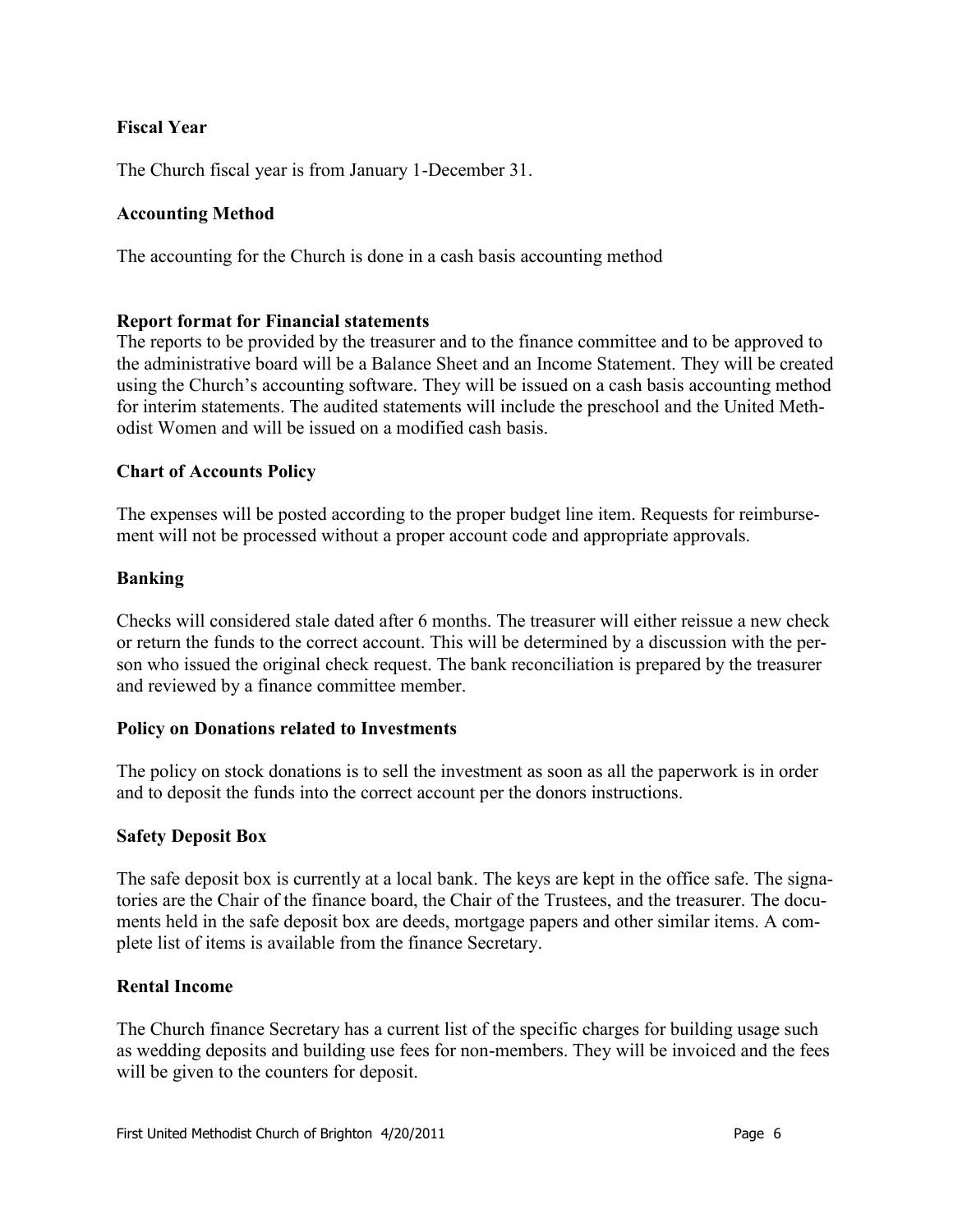# **Internal Financial Control Policies**

First United Methodist Church of Brighton financial "internal controls" are a system of "special purpose" processes and procedures designed and practiced for the primary purpose of protecting our members as well as for preventing or deterring fraud. The internal controls fall into two categories, active and passive.

#### **Active Controls**

- Signatures and Countersigning on check requests
- Original voucher
- Limit accounts to one bank
- Limits on Credit Cards
- Two signatures on checks in excess of \$5,000
- Passwords
- Segregation of Duties

Segregation of Duties means that there are processes and procedures to require that duties must be divided among a number people so that no one person or group can obtain Church cash by fraud.

The following are done by different individuals for segregation of duties. No one person handles more than one step:

- Cash receipt counting must have 4-5 counters
- The counters must have at least two unrelated members present Family members cannot count together Staff members cannot be counters
- No one else is supposed to enter the counter room during the counting.
- All deposits go through the counters
- Contribution deposits must be made by 2 people
- Entering contributions and reconciling to the deposit receipt done by the finance Secretary or under the supervision of the finance Secretary.
- All checks must have proper backup invoice or voucher
- Employees cannot be check signers.
- A copy of all bank, safety deposit box, and investment signatories must be on file in the Church office. These should be updated annually.

#### **Passive Controls**

- Focused audit on internal controls, which is done along with reporting audit.
- Annual external audit
- Stored backup of receipts to match deposits and checks.
- Financial procedures are normally audited every three (3) years.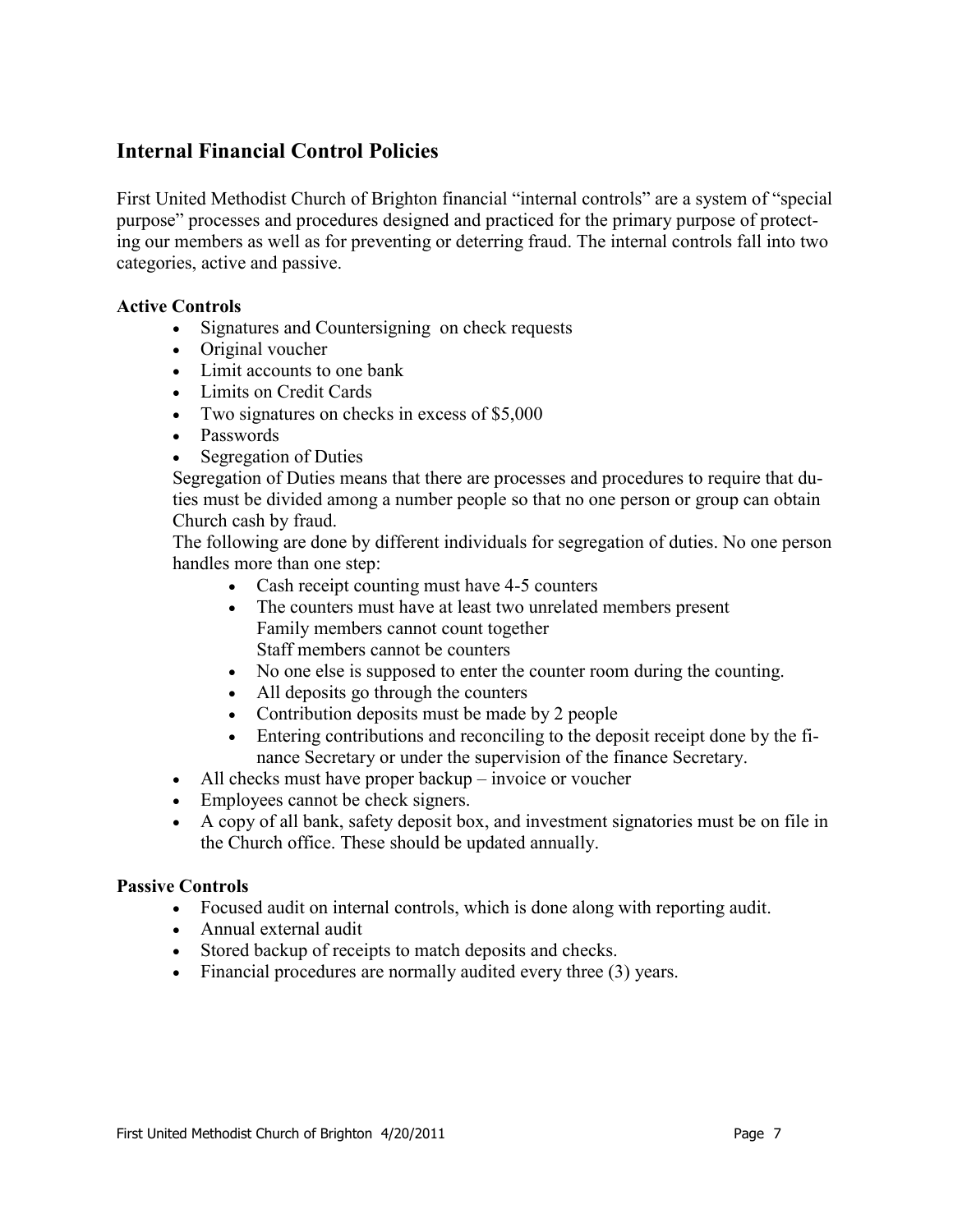# **Operating Budget**

# **Operating Budget Explanation**

First United Methodist Church of Brighton's annual operating budget establishes the framework for the programs that the Church will undertake during the program year. Each finance committee member is responsible for reviewing budget recommendations initially developed by staff members and program committee chairs for the programs and activities in their ministry areas. The Staff Parish Relations Committee provides staff compensation input.

Budget requests for each coming calendar year are due from staff and program chairpersons to the finance committee by October 15th of each year. This will enable the finance committee to have a budget prepared for distribution at the annual Church charge conference in November.

Once the budget is approved by the finance committee and presented for approval to the ad board , the funds (as approved for the fiscal year) may be used by their department managers without formal finance committee authorization. Because First United Methodist Church of Brighton's operating budget is dependent on contributions, cash flow varies throughout the year. During some years the finance committee may require that budgeted discretionary expenses over a certain amount receive finance committee approval before being spent. A motion passed by the finance committee, recorded in the finance committee minutes and communicated to program chairs, would evidence this requirement.

# **Contracts**

Contracts should be on file for regularly provided services. Balancing invoices against contracts will be done by the treasurer to make sure charges are correct. Get bids whenever possible.

# **Procedures for Approval of Budgeted Purchases**

Accounts payable at First United Methodist Church of Brighton generally come in two forms: bills received through the mail and presentation of requests by members, clergy, and staff to repay them for expenses they paid on behalf of the Church. Check requests must contain a receipt, invoice, bill, or other official documentation of the expense. These forms are available in the Church office.

Every request for payment, with the exception of recurring expenses like utilities, must be given to the treasurer for reimbursement with a check request form filled out. A budget line item must be stated on each request, and only the department directors, finance secretary or a member of the finance committee can provide final approval for a check request. No one can approve a check requests for themselves.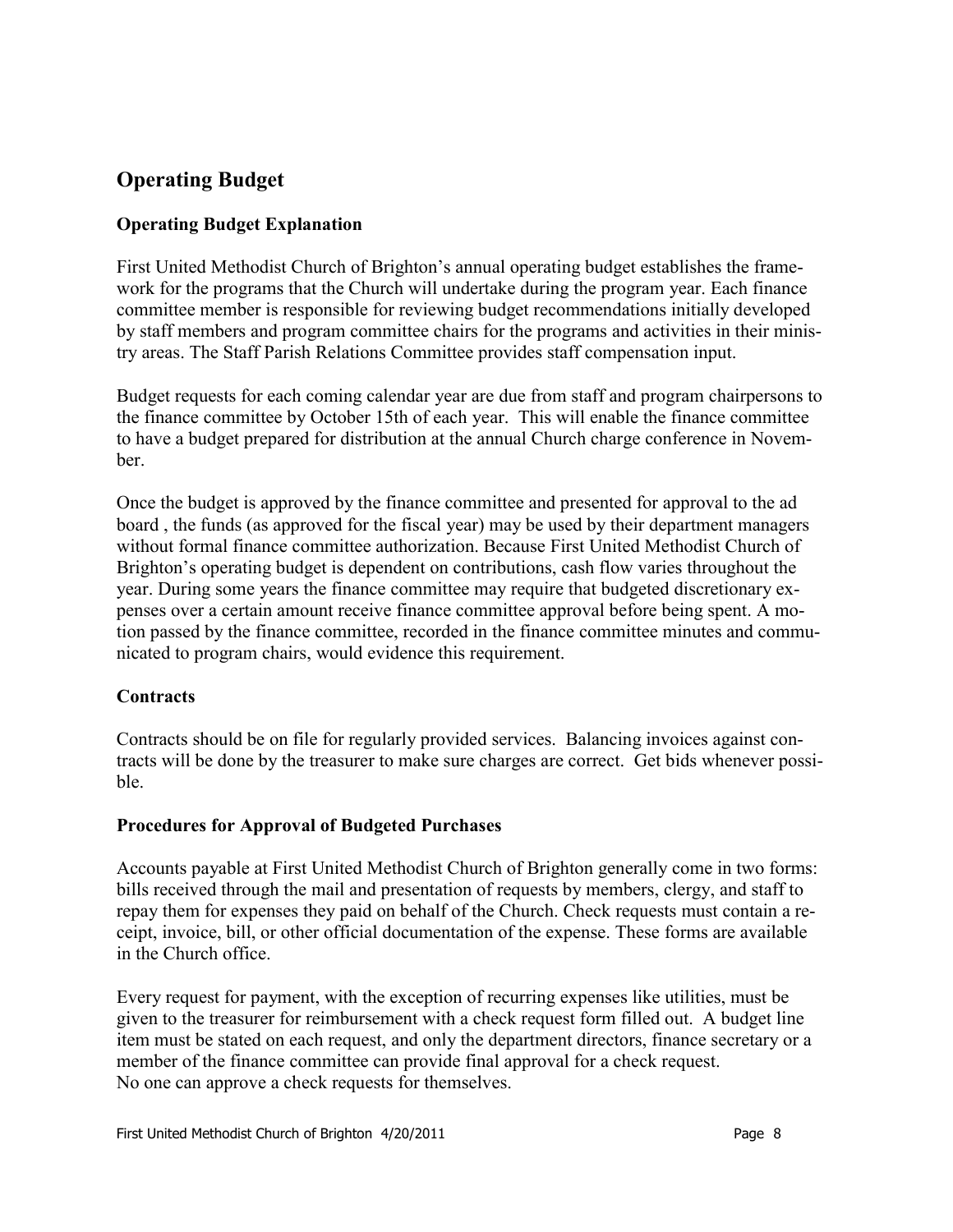#### **Non-Budgeted Purchases**

Church staff has discretionary ability to make non-budgeted purchases up to \$250 without prior approval by the finance committee or the Trustees. Any non-budgeted purchase of a good or service above \$250 requires a detailed purchase requisition or statement supporting the request, and if applicable demonstrate 3 separate competitive bids have been sought.

The information that is required is as follows:

- Definition of the need for the good or service (why)
- Identification of the goods or service (what is needed)
- Requested delivery date
- Approximate cost
- Listing of competitive bids sought (if applicable)
- Line item that money requested will have to come from
- Secure proper approval from the person who is responsible for the section of the Church's budget that will be charged.

The person authorizing the purchase must assume responsibility for the accuracy of the requisition and delivery of good/service.

#### **Guidelines for using the Church VISA card**

The VISA card is currently through Business Card Services. The card holders are the finance Secretary, Chairperson of the Trustees, Associate Pastor, Deacon, Youth Pastor, and the Education Director.**.**

All VISA/credit card purchases must be documented at the time they are made. This can be accomplished by making a copy of the receipt and writing the line item number, description and purchaser's name on it. This has to be put into the finance secretary's mailbox ASAP.

See Credit Card Holder Agreement, Next Page

.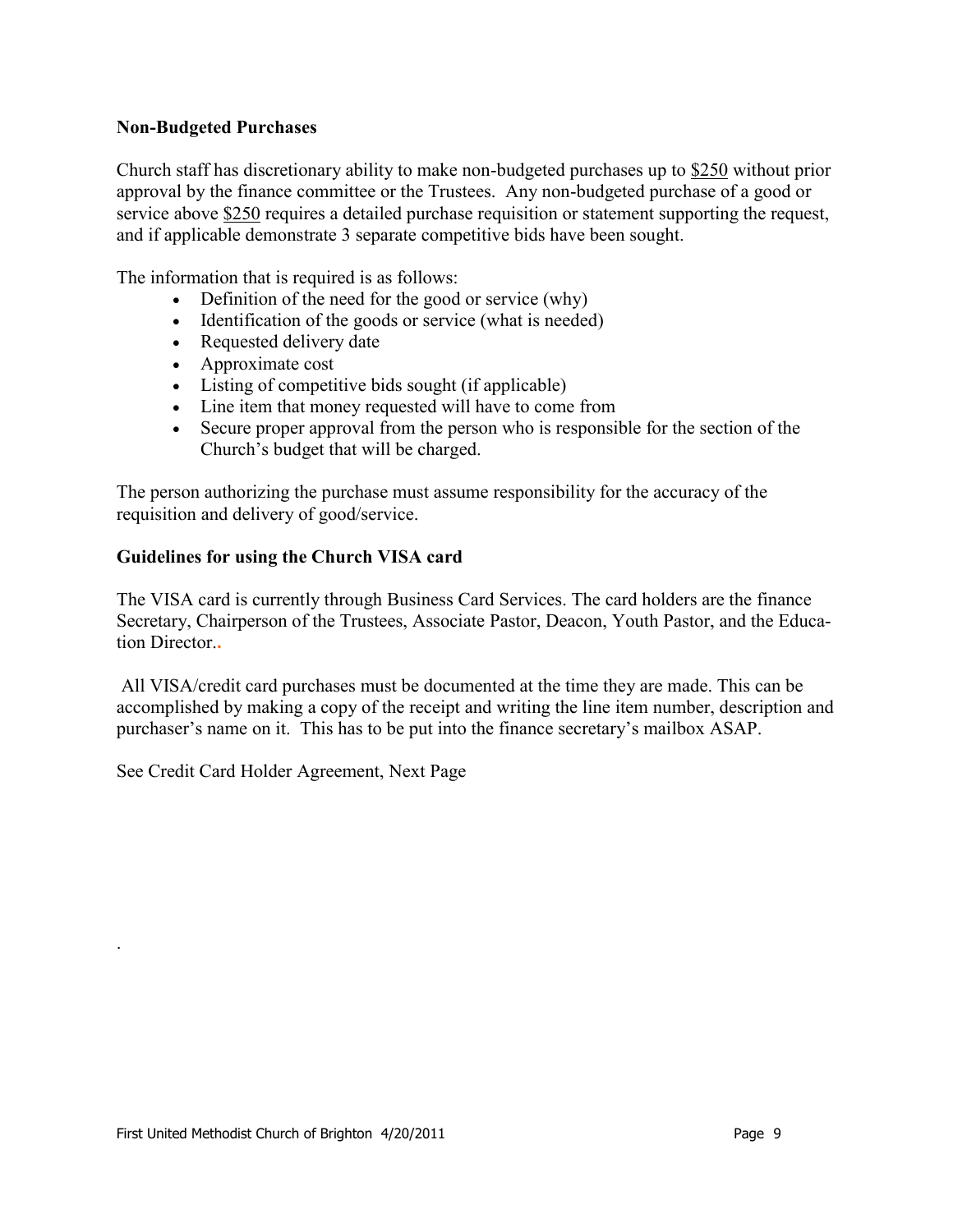# **First United Methodist Church of Brighton**

# **CREDIT CARD PROGRAM**

# **SAMPLE Cardholder/Card User Agreement**

- 1. A Cardholder/Card User is authorized to purchase goods and services utilizing the First United Methodist Church of Brighton Credit Card.
- 2. Goods and services may be purchased, consistent with your responsibilities at First United Methodist Church, and to satisfy legitimate First United Methodist Church of Brighton needs.
- 3. All purchases shall be made in accordance with applicable First United Methodist Church of Brighton purchasing policies and the First United Methodist Church of Brighton Credit Card policy.
- 4. No personal expenditures are allowed.
- 5. Understand that you will need to submit timely monthly payment requests to the Office Manager of the monthly credit card bill to avoid your personal reimbursement to First United Methodist Church of Brighton for interest charges.
- 6. This authorization shall cease upon your separation of applicable responsibilities and/or employment with First United Methodist Church of Brighton.
- 7. Please acknowledge your review and understanding of the various provisions of the above referenced agreement by signing below and returning the original signed copy to the Office Manager.

I have read and understand this agreement and the attached Credit Card Policy. I assume the responsibility and liability associated with the use of the Card that is being issued in my name. I understand that this Card is to be used for First United Methodist Church of Brighton business purposes only, as defined in the agreement and policy.

Further, I understand that improper use of this Card on my part, failure to maintain proper records, or failure to report discrepancies against the Card may result in consequences which will appropriately rectify the situation now and in the future.

**\_\_\_\_\_\_\_\_\_\_\_\_\_\_\_\_\_\_\_\_\_\_\_\_\_\_\_\_\_\_\_\_\_\_\_\_\_\_\_\_\_\_ \_\_\_\_\_\_\_\_\_\_**

Employee Cardholder/Card User Date Date

Print Cardholder/Card User Name

**\_\_\_\_\_\_\_\_\_\_\_\_\_\_\_\_\_\_\_\_\_\_\_\_\_\_\_\_\_\_\_\_\_\_\_\_\_\_\_\_\_\_**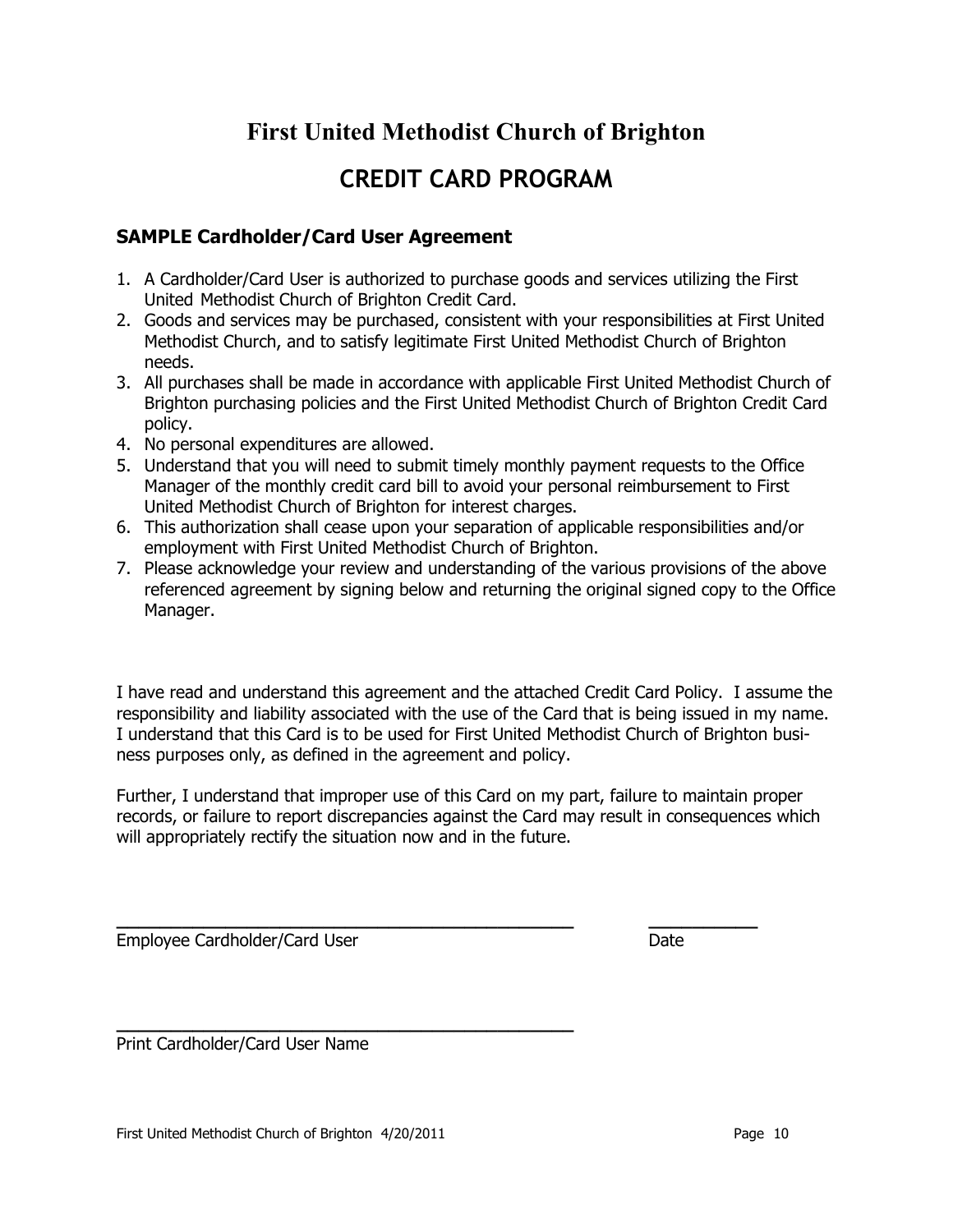#### Receipt and Payment of VISA/Charge Cards Bills

Once the credit card bill is received, the finance secretary will detach the payment coupon and put it with the envelope in the treasurer's box. This allows the treasurer to pay the bill in a timely manner. The finance secretary will keep the remainder of the credit card statement and match the receipts to the purchases. The purchases are then posted into a spreadsheet with line items totaled. The finance secretary will print out the spreadsheet and have those who used the card review and initial their line items. A copy of this sheet is made for the office file and the original is given to the treasurer in a timely manner. The treasurer utilizes the line item totals from this sheet for allocating the expenses in his/her treasurer report.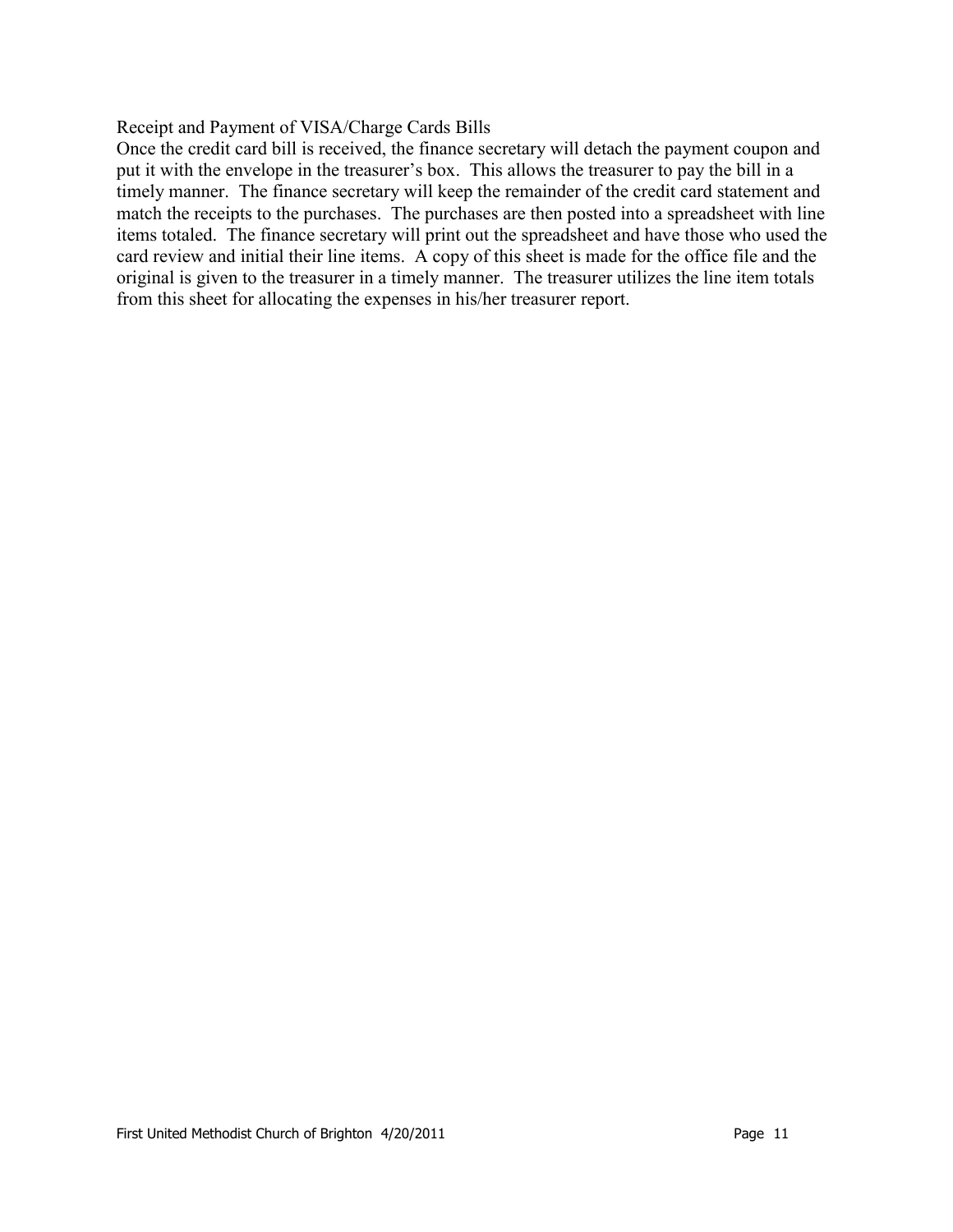# **Use/Sales Tax Exemption Documentation Required**

With very few exceptions, purchases on behalf of First United Methodist Church of Brighton should be made through vendors with whom we have established an account and have provided tax-exemption documentation. Tax Exempt forms are available in the Church office. Utilizing our tax exempt status saves the Church money.

The finance committee will determine which funds will be required to use the tax ID number and will expect any funds/groups that use the Church tax ID will fully report all contributions and expenses through the Church business office. Receipts must be on file for every transaction. Please see more detailed information regarding documentation in the missions and outreach accounting policy in this handbook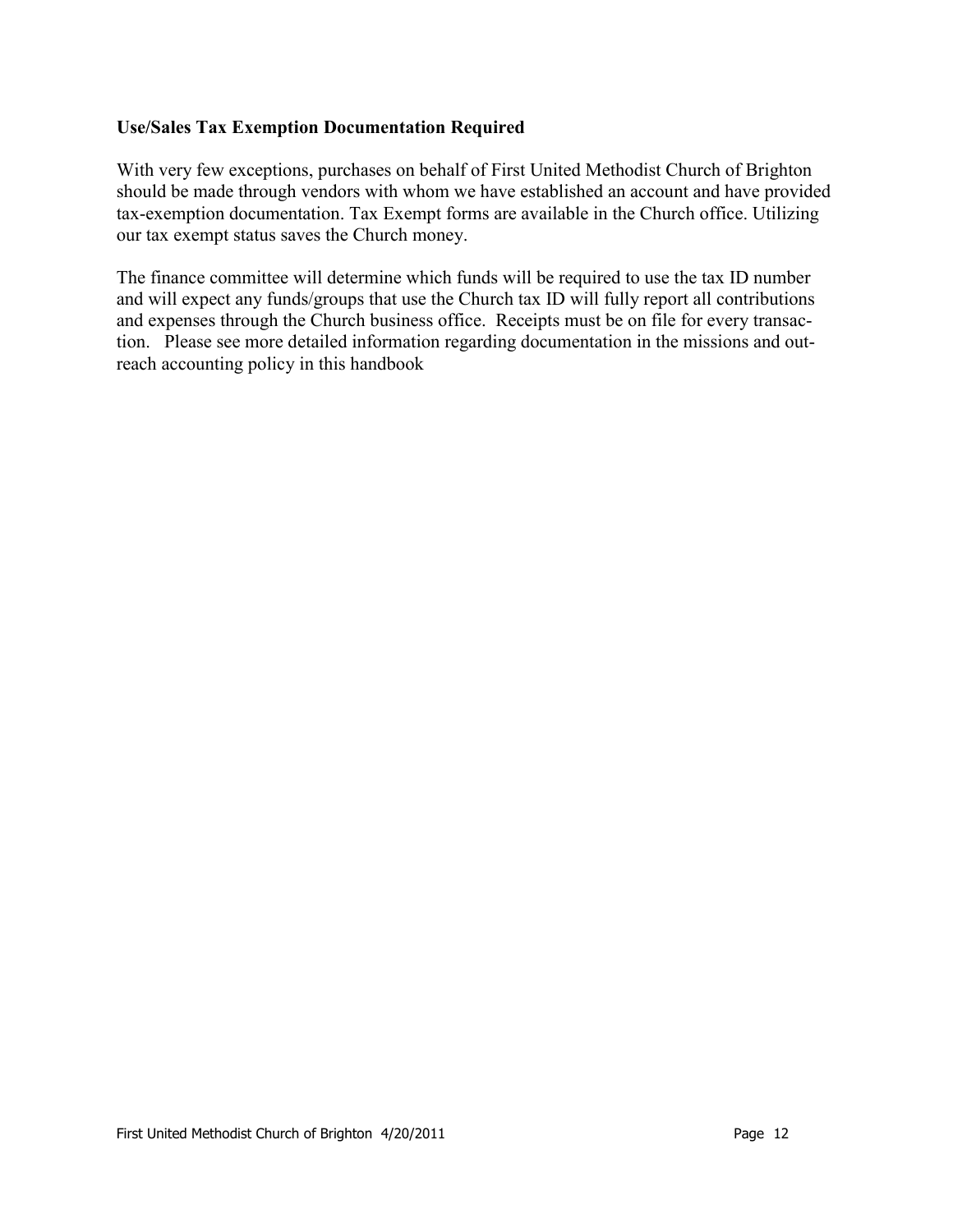# **Fund Management**

# **Designated Funds Definition**

Designated funds are those monies received for which the donor specifies the use of the funds. These funds are not included in the general budget that has been approved by the finance committee.

Designated funds are segmented from the general operating budget funds of the Church.

#### **Designated Fund Requirements**

The Book of Discipline (BOD) of the United Methodist Church, 2004, states that ―Contributions designated for specific causes and objects shall be promptly forwarded according to the intent of the donor and shall not be used for any other purpose." [¶259.4.e] The goal of the First United Methodist Church of Brighton finance committee is that this policy meets the spirit and intent of the BOD mandate.

#### **Three Types of Designated Funds**

There are three types of designated funds – solicited, unsolicited, and memorials.

- **Solicited designated funds** are those for which there is a congregation-wide effort to request and collect funds for a special project or purpose.
- **Unsolicited designated funds** are those funds that have been given for a specific purpose by an individual contributor, but no approved campaign is in progress.
- **Memorials** are those contributions that are given in memory or in honor of someone. Receipt, accounting, and disbursement of these types of funds are covered in a separate policy.

Each of these types of designated funds are collected, accounted for, and disbursed using the following guidelines.

#### **Solicited Designated Funds**

Solicited Designated Funds include those activities and items approved by administrative board as well as those special offerings requested by the District or Conference Offices. Before any designated funds are solicited, the administrative board shall approve the collection of such funds.

Any request for solicitation of designated gifts should be accompanied by a plan for disposition of excess contributions. The committee chair or staff member responsible for the fund shall also be named in the request.

Collected designated funds shall be given to the counters for accounting purposes, and the treasurer will deposit these funds into a sub account of the designated funds account. This subaccount title shall state the intended purpose of the funds.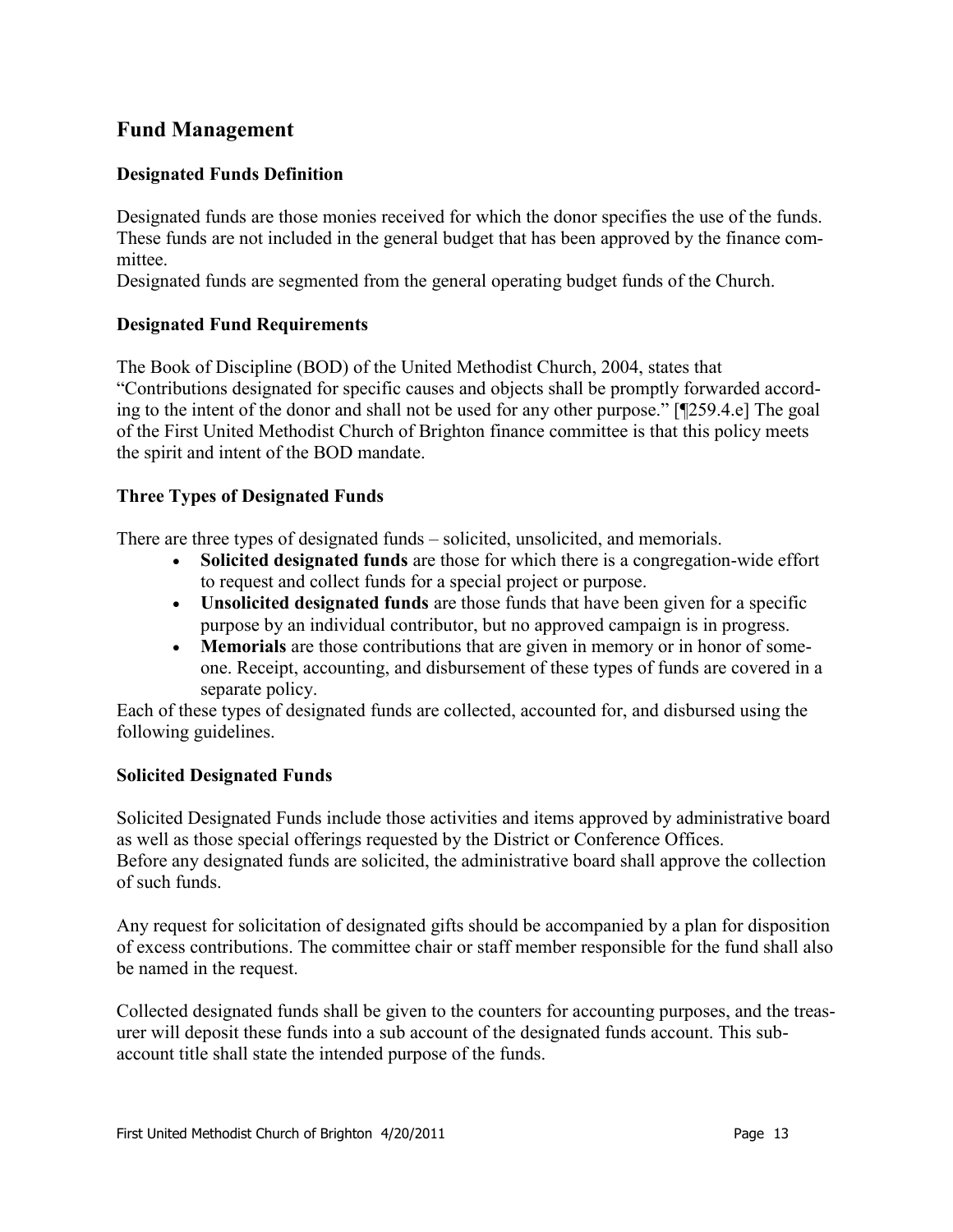#### **Unsolicited Designated Funds**

Unsolicited Designated Funds are those funds for which no request has been made of the general congregation for contributions.

Unsolicited designated funds shall be given to the counters for accounting purposes, and the treasurer will deposit these funds into a sub-account of the designated funds account. This subaccount title shall state the intended purpose of the funds.

In the absence of approved plans for the designated funds, these funds shall be utilized before drawing on the general budget. The treasurer shall ensure that the funds are expended according to this policy.

#### **Endowment Fund**

Records of yearly statements will be kept on file in the Church office. The Endowment chair sits on the finance committee, provides monthly reporting, follows endowment fund reporting guidelines as stated in the endowment fund articles.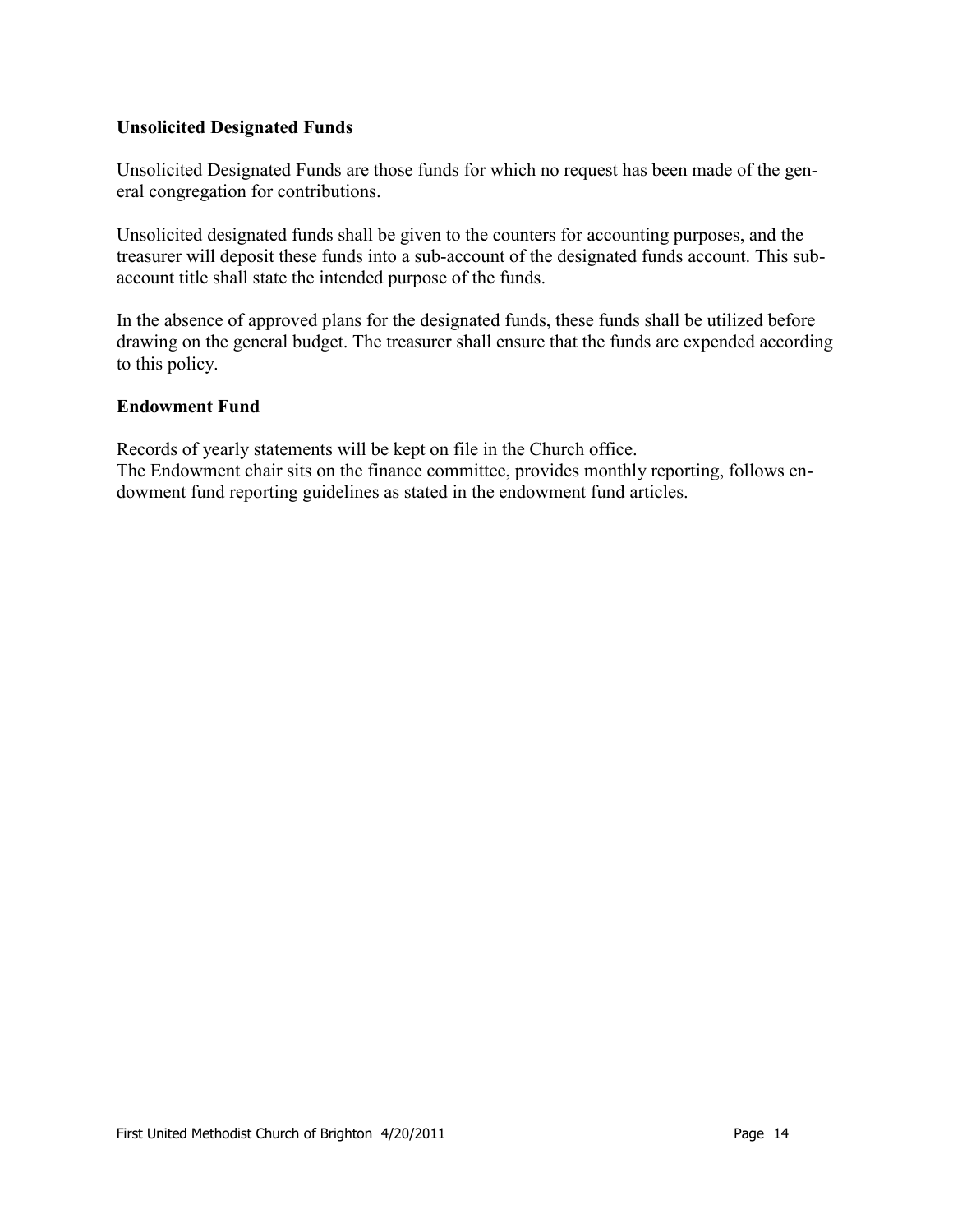#### **Contribution Statement Policy**

The finance secretary is repsonsible for printing contribution statements. The statements are printed from the Shepherd Staff database contribution module. Contribution statements are sent three (3) times a year. The statements have to be printed, folded and ready for the volunteers to mail on the following dates:

June 30 November 30 January 30

The contribution statements have a report template already created in the report "library" with certain default settings. These include the Church tax ID number, who to contact if there are problems, and the way that pledges are listed. The dates will have to be changed to reflect the reporting time you wish to print out.

The wording on the statements is approved by the Lead Pastor.

A message (letter) is usually sent out with the contribution statements. This message is written by the Lead Pastor. The finance secretary and their staff are responsible for printing the letters that go with the statements.

The finance chair is responsible for calling and setting up a team of volunteers (at least 2 to 3) to mail the contribution statements. The finance secretary will help the finance chair identify those individuals who have indicated an interest in this kind of ministry. Stamps, paper and window envelopes need to be included in the finance committee's budget each year. The office staff will order supplies as needed for the finance team, relying on the direction of the finance chairperson.

Once the statements have been mailed, it is not unusual for the office staff to receive a call or two for errors of some kind. If the caller is asking for a contribution to be listed that was not on their statement, they need to provide the finance secretary with the amount of the check, the check number and the date it was given. The finance secretary will need to check the teller's sheets from that day to see why the offering was not recorded. If we are unable to locate a member's contribution on a given date, it is our policy to credit the member's contribution to their account if they have provided the appropriate information.

The Church sends statements at least three times a year to regular contributors, but one-time contributors will only receive their statements at the end of the year. Regular contributors who do not give electronically are issued numbers from 1-599. All numbers from 600-699 are for electronic givers who generally do not have envelopes (a few do) but need to have their contributions posted. All other contribution posting entries will have numbers 10,000 and up. It is important to recognize someone in the 10,000 and over numbers who begins to contribute regularly and give them a lower number.

The finance secretary should let the pastor know of any non-pledged contributions that are received over the amount of \$500. This gives the pastor the opportunity to write a note of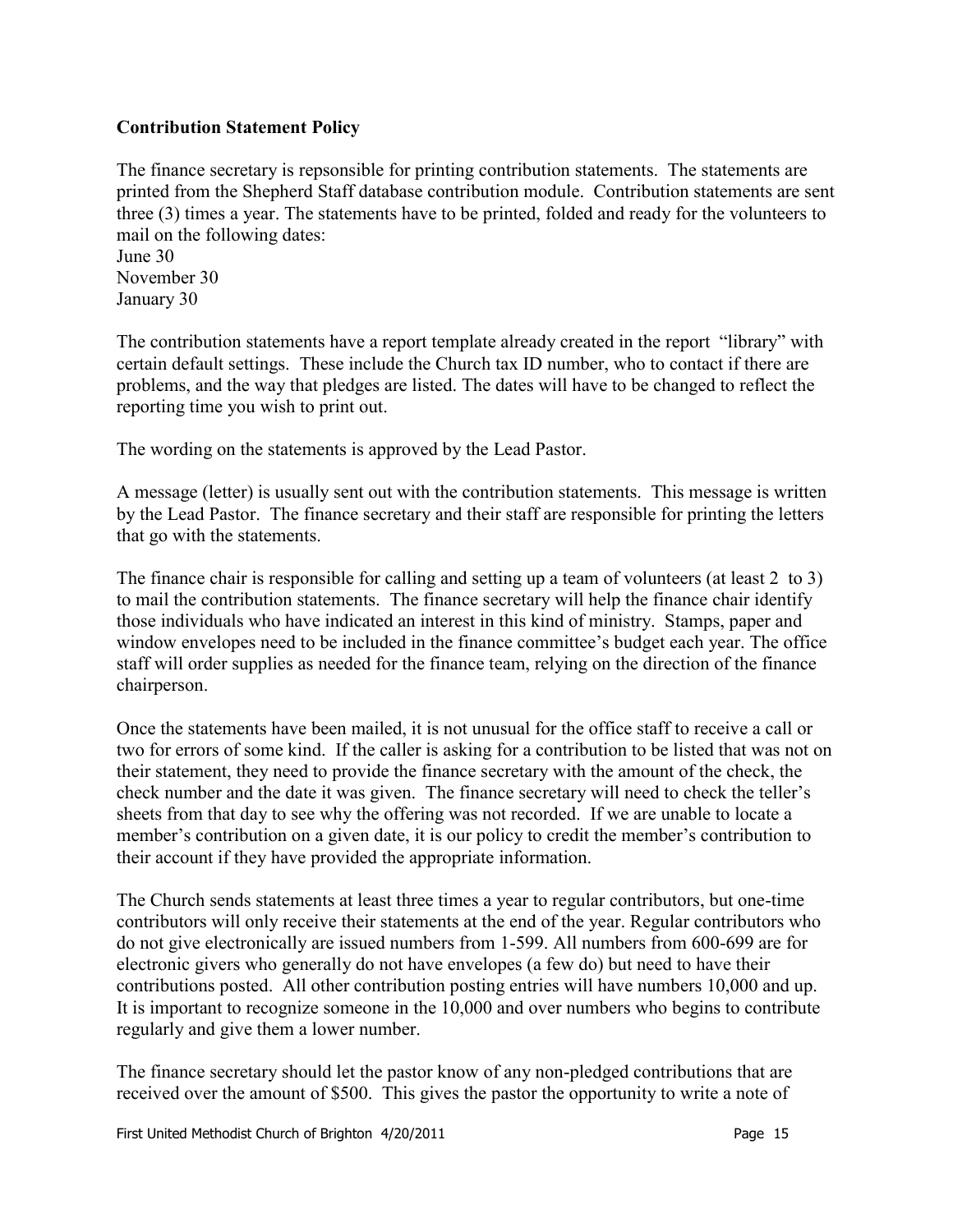thanks in addition to the statement that is mailed out.

.

The IRS has set guidelines for what can be claimed as a donation and what cannot. If anyone receives anything in return for a donation, such as luncheon tickets, or a book for a study program, these cannot be listed as donations, with the exception of that amount of the donation that exceeds the fair market value of the object or service purchased.

Mission trips on the other hand can be claimed under most circumstances, and it is important to record all monies received from anyone going on a mission so that they can receive a contribution statement.

Donations of altar flowers can be considered as a charitable contribution.

When someone requests a contribution record for something they have purchased for the Church, such as lumber, paint, etc., a copy of the receipt must be received and copied for our permanent file. The amount is then added to their contribution statement under the fund heading of "receipts."

When a person makes a donation of a used computer or furniture, that person is sent a thank you in the form of a donation letter. It is up to the contributor to assign monetary value to that gift for tax purposes.

United Methodist Women donations do not come through the regular Church offering system, but are given directly to the United Methodist Women's committee and cannot be processed through our database. The UMW is responsible for supplying statements for the contributions they have received.

Memorial contributions are written on a sheet used by the counters, rather than envelopes. The memorial team sends individual thank you notes to all of the contributors listed on the memorial sheet. These sheets are used by the office to record memorial contributions in the database so that statements can be mailed at the end of the year.

#### **Automatic Debiting or Electronic Contributions**

The finance committee will promote and encourage members to consider using automatic debiting for their contributions. There are many benefits to the Church when members use this service.

Currently the Church uses Vanco for electronic contributions. The treasurer, Chair of the finance committee and the finance secretary receive reports of giving from Vanco.

Electronic giving should be encouraged as it assists in the budgeting process by making giving more even throughout the year.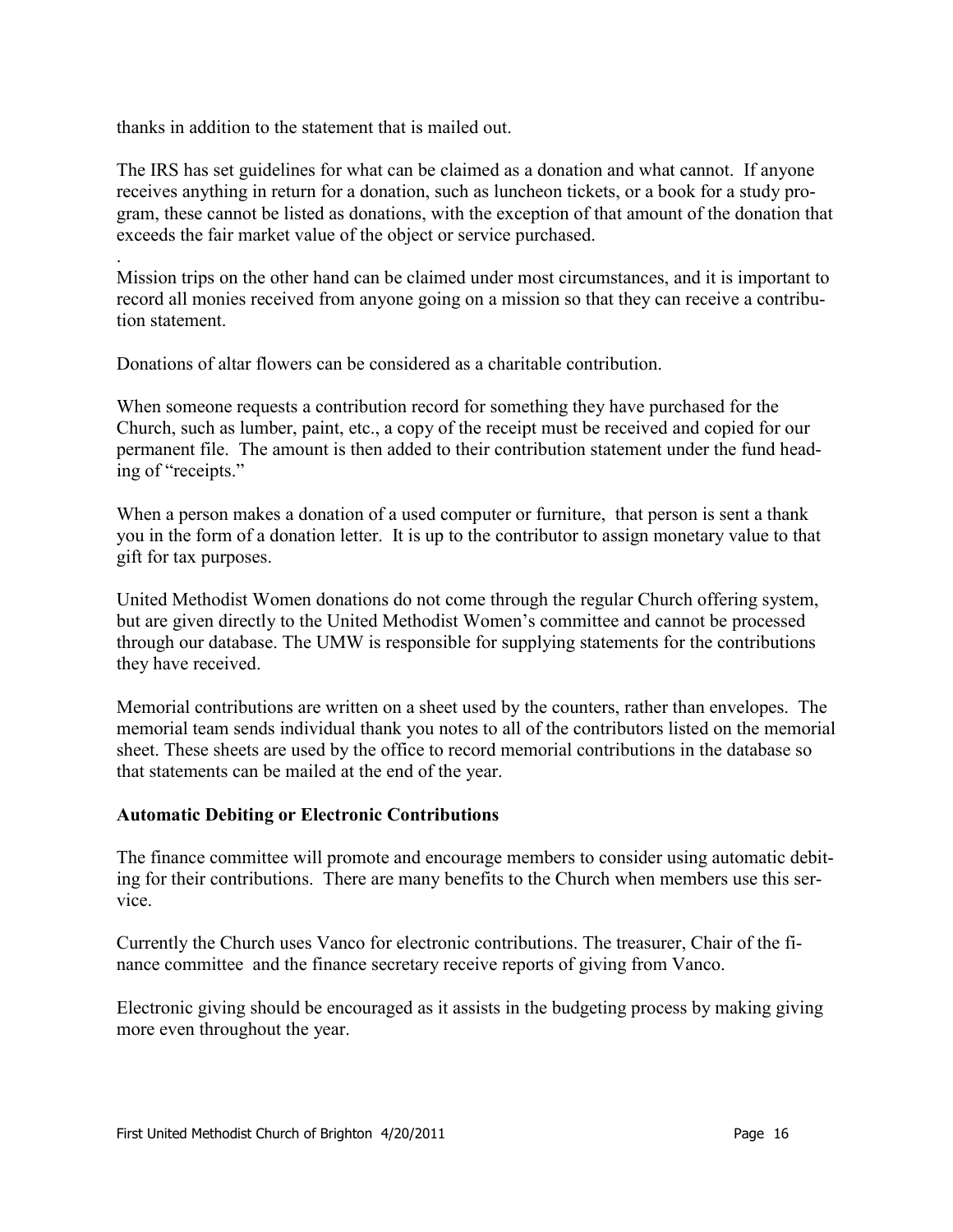**Counters procedures See attached policy.**

#### **Guidelines for handling money in the front office**

Anyone who receives money in the front office must have a background check and must be bonded. Any money that is received loose has to be placed in the appropriate envelope. There is a receipt book (in duplicate) to document these receipts. Blue envelopes are for charitable contributions, white envelopes are for rent, coffee money, etc. Fill the envelope out and place it into the safe.

#### **Petty Cash Account**

Petty Cash is not kept in the office, with the exception of loose change for postage.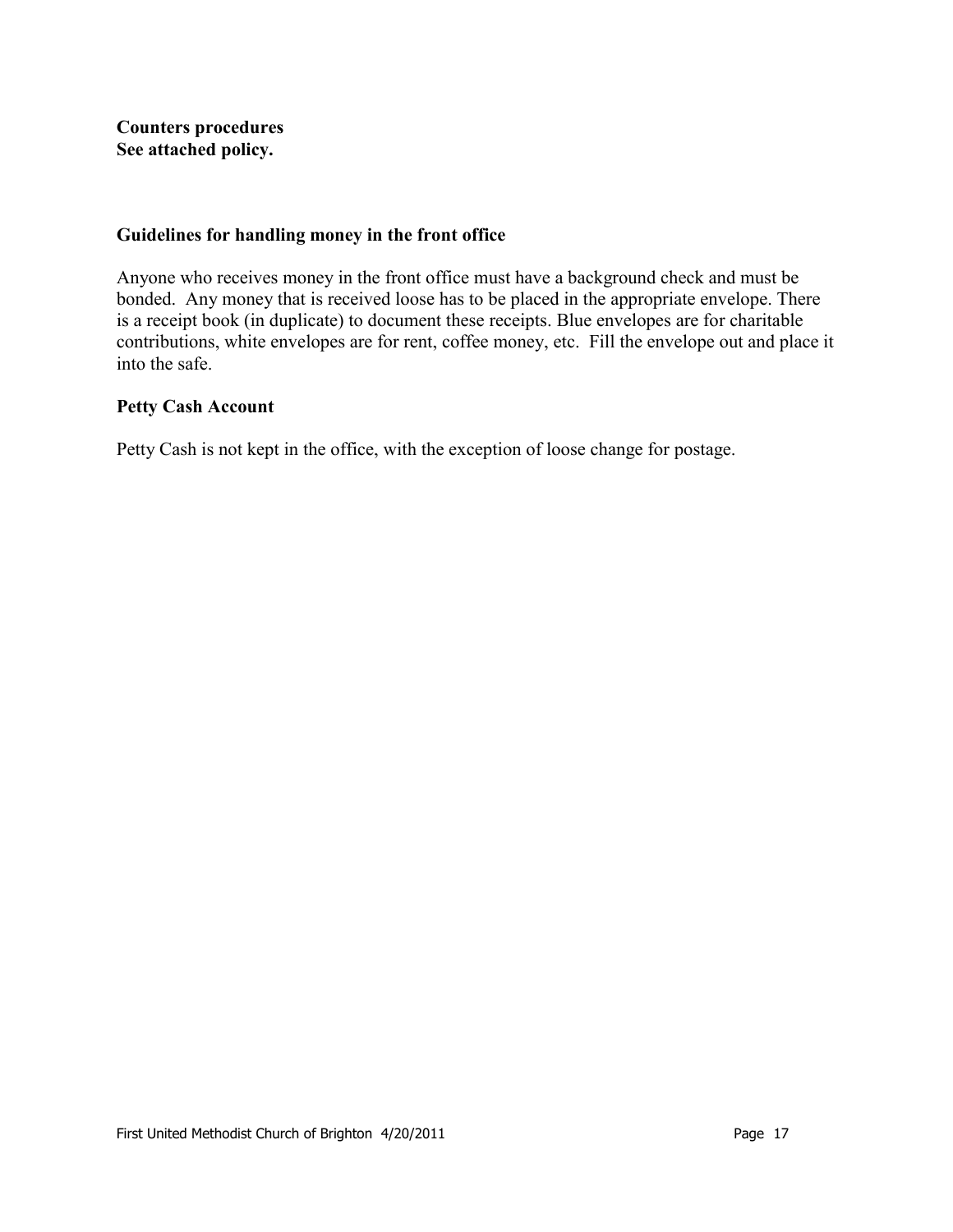# **Fund Raising Policy**

The objective of fundraising activities held at First United Methodist Church, or sponsored by the Church, is to encourage alternative ways to financially support outreach and missions of our Church.

Before a fundraising activity to be held at or sponsored by the Church can take place, the activity must be reviewed and approved by the appropriate Church committee or Church staff.

All receipts will be given to the counters for appropriate deposit. A detailed record of revenue and expenses will be recorded for each event and accounted for in the treasurer's report.

For all approved fundraising activities, committees and groups must adhere to written guidelines detailing the appropriate use of Church facilities. In fairness to our members and constituents, Church sponsored fundraising activities cannot be a vehicle for promoting the business of individual Church members or constituents to the exclusion of others. Therefore, proposed fundraising activities where a specific individual or individuals have the opportunity to make a profit on items sold, or otherwise promote their individual businesses, will not be approved. This limitation does not include events such as craft fairs, where any interested member or constituent can participate in the fundraising activity.

Actual approval needed for requested dates, or use of a particular room, or building use policies is up to board of Trustees or the Church office staff.